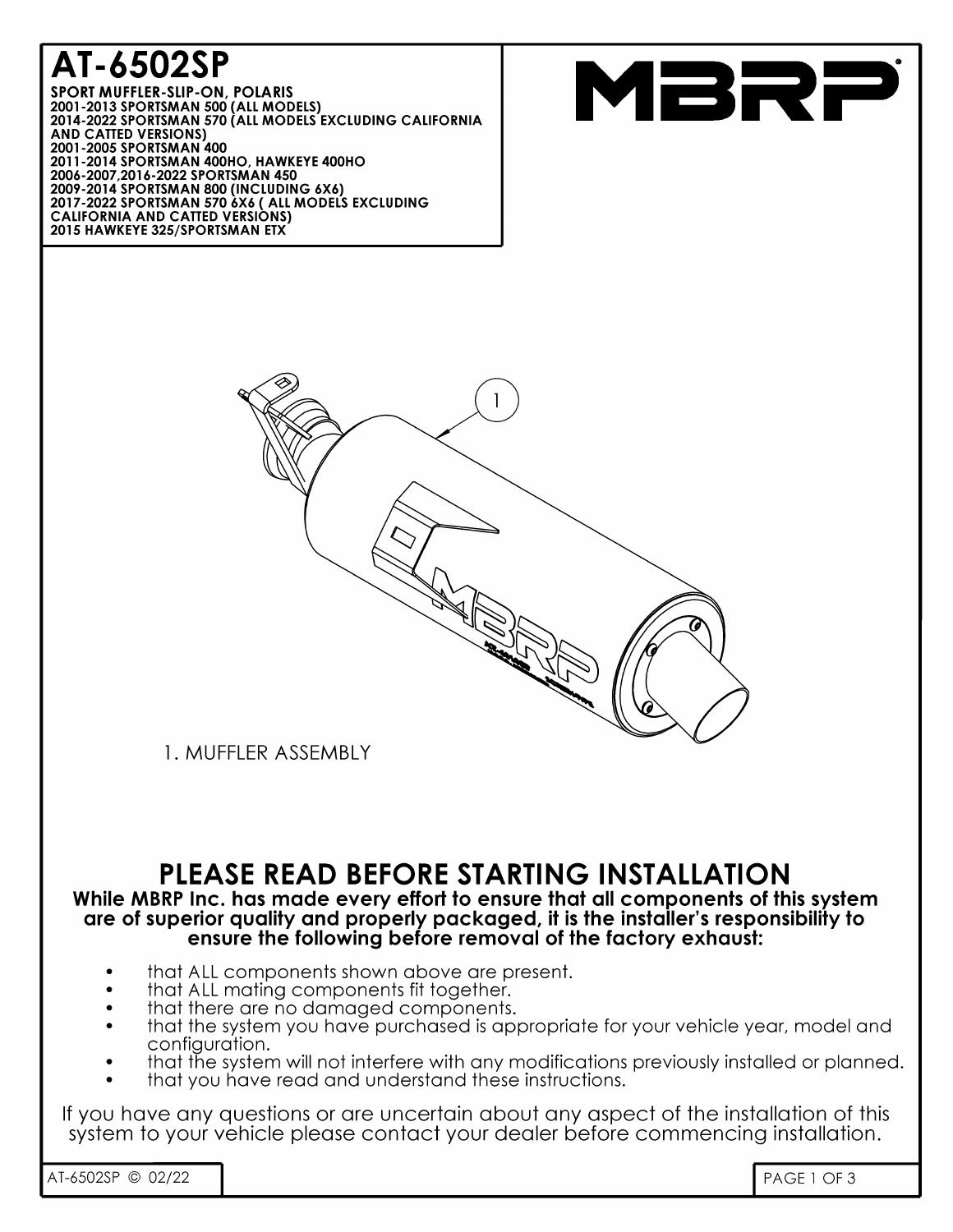

#### **Removal of Stock System**



**Figure 1**



**Figure 2**



**Figure 3**

1. Remove the springs securing the main muffler inlet to the exhaust pipe. Do not discard the springs or the gasket.

2. Remove the bolts attaching the muffler to the vehicle and remove the muffler. Retain hardware for installation.

### **Installation of** MBRP **Performance Exhaust:**

1. Place the gasket that was previously removed onto the front pipe of the vehicle.

#### **Refer to Figure 1.**

2. Loosely Attach the Muffler brackets to the vehicle using the bolts that were previously removed. **Refer to Figure 2.**

# 3. Position the **Muffler** inlet onto the end of the exhaust pipe and secure it using the springs previously removed. Tighten all the bolts for a secure fit.

**Refer to Figure 3.**



**Congratulations!** You are ready to begin experiencing the improved power, sound and driving experience of your MBRP performance exhaust system. We know you will enjoy your purchase.